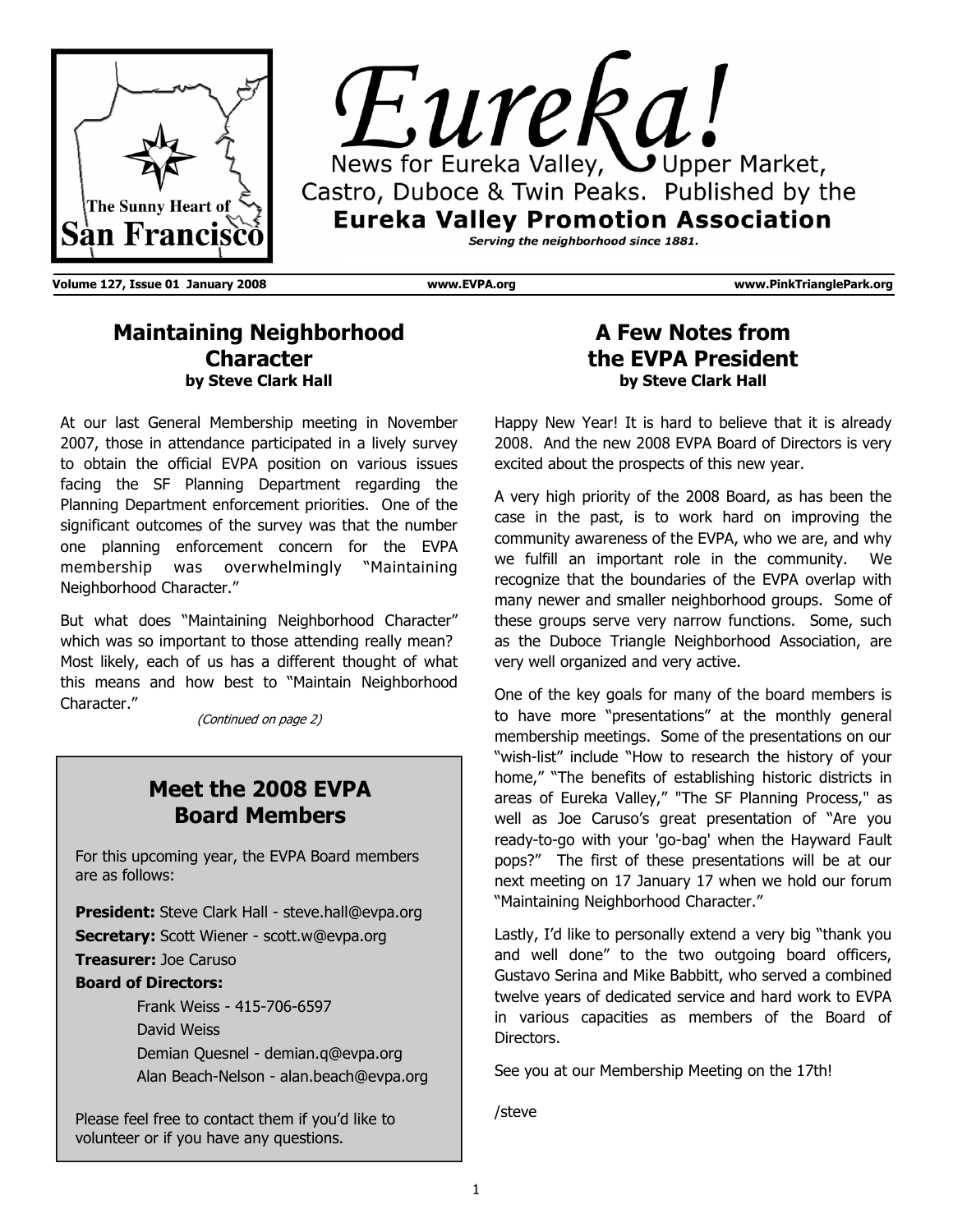### **Neighborhood Character** (Continued from page 1)

Does it mean "shrink-wrapping" Eureka Valley to keep it exactly as it is now? Does it mean returning to an era when the neighborhood had a different vitality? Some of you may have concerns about new buildings replacing the underutilized properties. Some may be concerned about loss of housing by dwelling mergers. And what about chain stores? Then a few of us feel that the number one concern should be preventing a post-quake conflagration which would permanently change our "wild west" settlement forever.

Please join us at our next general membership meeting on 17 January when we will continue exploring the priorities of the EVPA membership by conducting a forum where you may bring your thoughts and ideas as to what "neighborhood character" really means to you. At the end of the forum, we will compile all the inputs into a survey so that we at the EVPA can prioritize our efforts to better serve the wants and needs of the membership and the neighborhood.

# **General Membership Meeting Minutes November 2007**

- 1. Upon motion made and seconded, the minutes from the October, 2007 General Membership meeting were approved.
- 2. Upon nominations made and seconded, the following officers and directors were elected:

|           | <b>President:</b> Steve Clark Hall |
|-----------|------------------------------------|
|           | <b>Secretary: Scott Wiener</b>     |
|           | Treasurer: Joseph Caruso           |
|           | <b>Director:</b> Alan Beach-Nelson |
| Director: | Demian Quesnel                     |
| Director: | David Weiss                        |

- 3. Upon motion made and seconded, the Planning Committee was authorized to ask the San Francisco Planning Department to have the same neighborhood outreach procedures for variances as for 311 notices. Outreach should be made to both owners and renters.
- 4. Upon motion made and seconded, the Secretary was authorized to write a letter to Supervisor Bevan Dufty and the Merchants of Upper Market and Castro to thank them for making Halloween 2007 in the Castro a safe evening.
- 5. Joseph Caruso and Alan Beach-Nelson volunteered to represent EVPA at meetings regarding Halloween 2008.

# **Upcoming EVPA Meetings**

EVPA meetings are back in the Eureka Valley Recreation Center Auditorium, 100 Collingwood (behind Cala Foods). See you there!

> **February 21 March 20 April 17**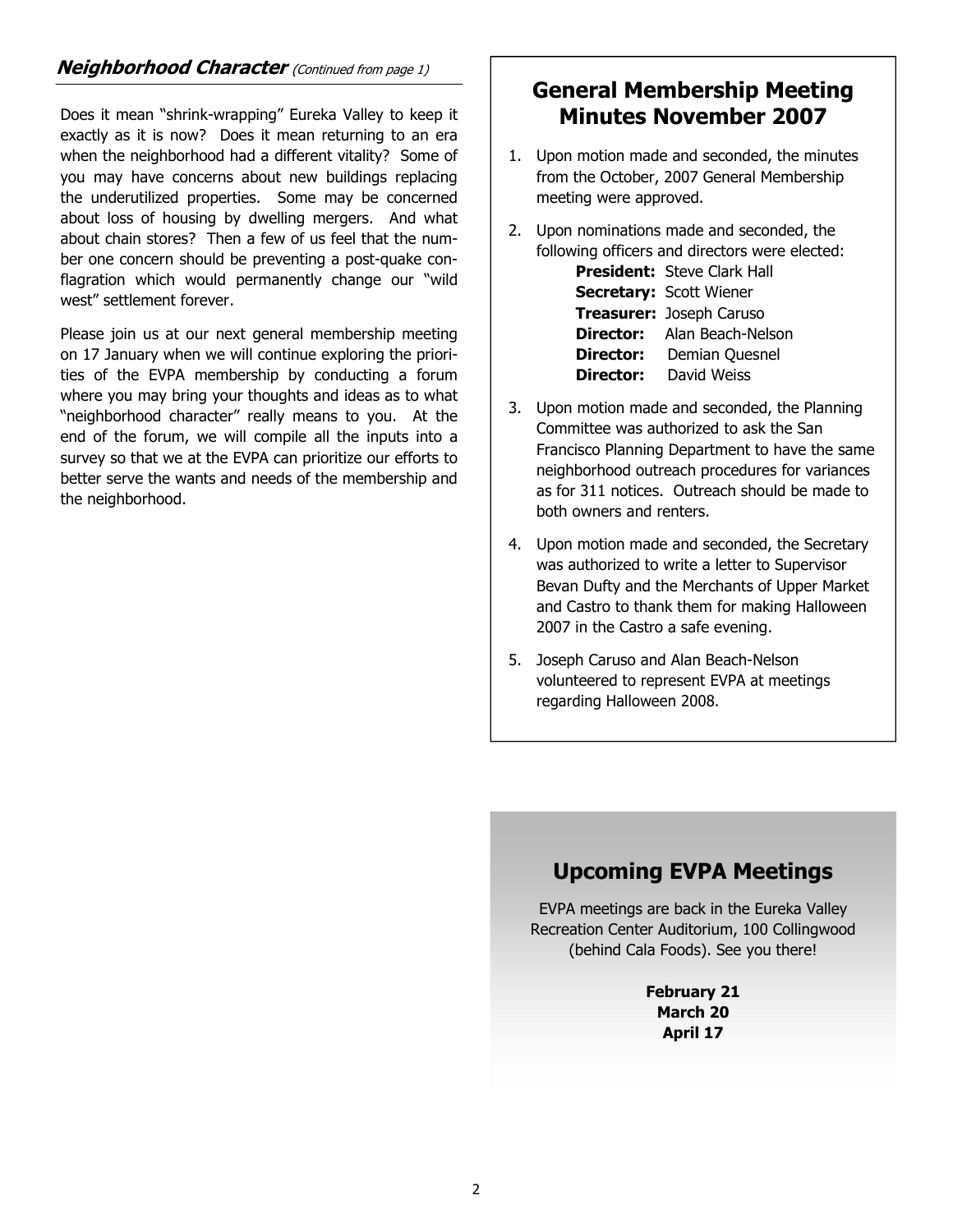# **General Membership Meeting**

Thursday, January 17, 2007 @ 7:30PM **Eureka Valley Recreation Center** 

# **100 Collingwood St.**

#### **AGENDA:**

- 1. Introductions
- 2. Reading and Approval of the Minutes
- 3. Reports of Officers, Boards, and Standing Committees Treasurer UMA Rep Planning **UTNCS**
- 1. Reports of Special Committees Halloween
- 2. Business Frameline Use of the Castro Parking Lot during the LGBT Film Festival Forum: "Maintaining Neighborhood Character"
- 3. New Business
- 4. Adjournment



#### **2362 Market Street**

# **Custom Services**

**Install Shelving** Make a Door Fit Pack Things to Ship Small Carpentry Jobs Organize Your Storage Assemble Kit Furniture

Some Plumbing/Electric Restore/Install Artwork **Build Bookcase to Fit Consumer Advice** Short Notice Jobs Organize a Move

#### **Bob 336-7330** bob@bobburnside.com

Want to clean up our neighborhoods? Green the City? Help solve homelessness, and promote sensible housing policy?



Join SF's grass-roots quality of life group! free to join: www.plancsf.org



"I love my work... and so will you!"

**KATHARINE HOLLAND International President's Elite** 

2355 Market Street, SF CA 94114 www.katharineholland.com

RESIDENTIAL BROKERAGE

# COP SHING

- · B/W & Color Copies
- · Business Cards & Letterhead
- Brochures, Newsletters
- Signs & Banners
- Laminating & Mounting
- Binding & Folding
- Digital Printing
- Large Format Printing
- Desktop Publishing
- PC & Macintosh Rentals
- Internet Access
- Fax Services



#### 2336 MARKET STREET in the Castro

TEL 415.431.6725 FAX 415.431.1456 Castro@CopyCentral.com www.CopyCentral.com